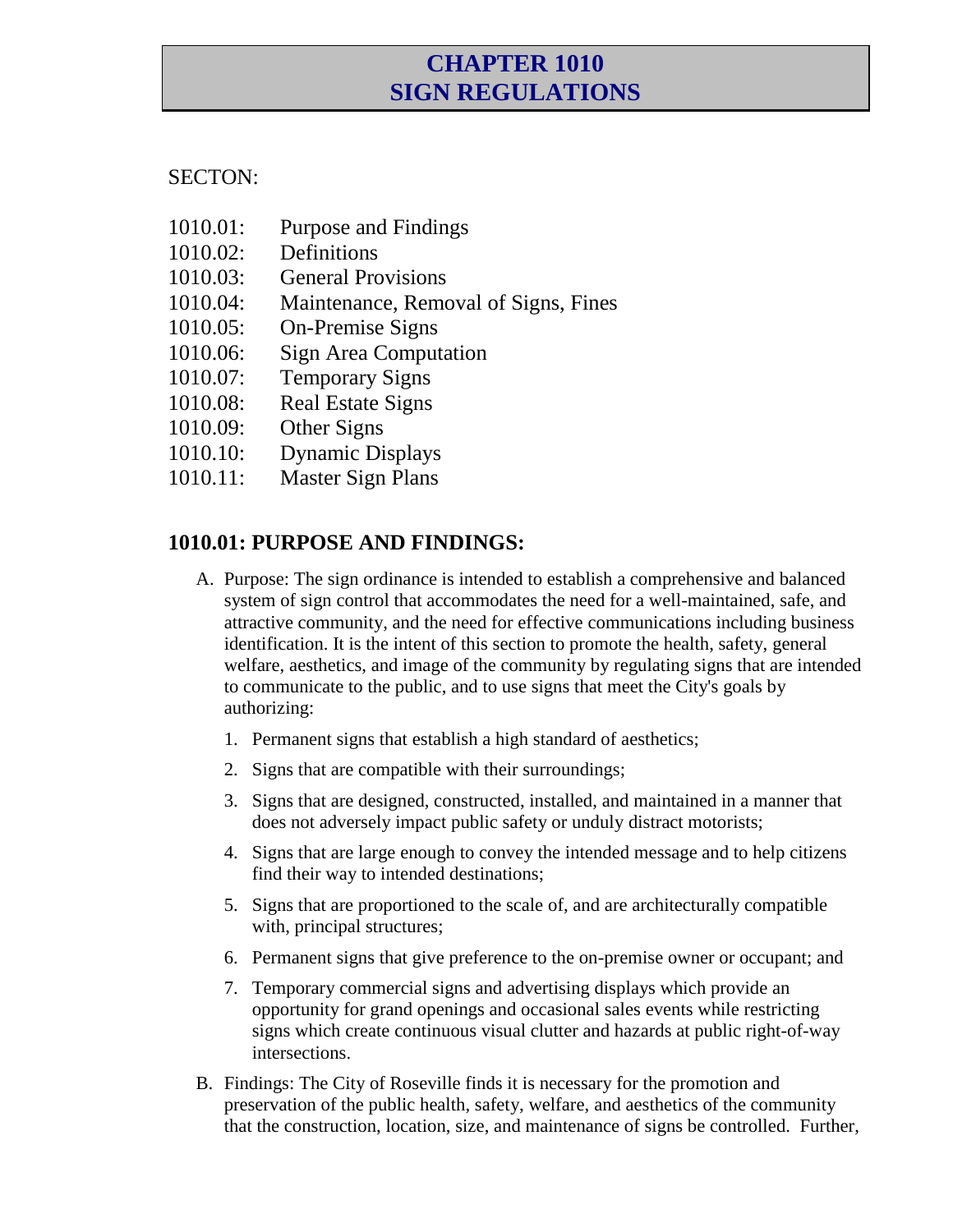the City finds that:

- 1. Permanent and temporary signs have a direct impact on and relationship to the image of the community;
- 2. The manner of installation, location, and maintenance of signs affects the public health, safety, welfare, and aesthetics of the community;
- 3. An opportunity for viable identification of community businesses and institutions must be established;
- 4. The safety of motorists, cyclists, pedestrians, and other users of public streets and property is affected by the number, size, location, and appearance of signs that divert the attention of drivers;
- 5. Installation of signs suspended from, projecting over, or placed on the tops of buildings, walks, or other structures may constitute a hazard during periods of high winds and an obstacle to effective fire-fighting and other emergency service;
- 6. Uncontrolled and unlimited signs adversely impact the image and aesthetic attractiveness of the community and thereby undermine economic value and growth;
- 7. Uncontrolled and unlimited signs, particularly temporary signs that are commonly located within or adjacent to public right-of-way or are located at driveway/street intersections, result in roadside clutter and obstruction of views of oncoming traffic. This creates a hazard to drivers and pedestrians and also adversely impacts a logical flow of information;
- 8. Commercial signs are generally incompatible with residential uses and should be strictly limited in residential zoning districts; and
- 9. The right to express noncommercial opinions in any zoning district must be protected, subject to reasonable restrictions on size, height, location, and number.

# **1010.02: DEFINITIONS**

- A. Definitions: As used in this Chapter, the following words and terms shall have the meanings ascribed to them in this section:
	- 1. SIGN: Any writing, pictorial presentation, number, illustration or decoration, flag, or other device that is used to announce, direct attention to, identify, advertise, or otherwise make anything known. The term "sign" shall not be deemed to include the terms "building" or "landscaping," or any architectural embellishment of a building not intended to communicate information.
	- 2. AREA IDENTIFICATION SIGN: A freestanding sign which identifies the name of, including but not limited to, a residential development, a multiple residential complex, a shopping center or shopping area, a business park, an industrial park, a building complex, or any combination thereof.
	- 3. BALLON: A flexible, nonporous bag inflated with air or a gas lighter than air, such as helium.
	- 4. BUILDING CANOPY OR AWNING: A sign constructed of flexible translucent or fabric-type material that incorporates a written message or logo on the exterior. Building canopies shall be considered part of the wall area and thus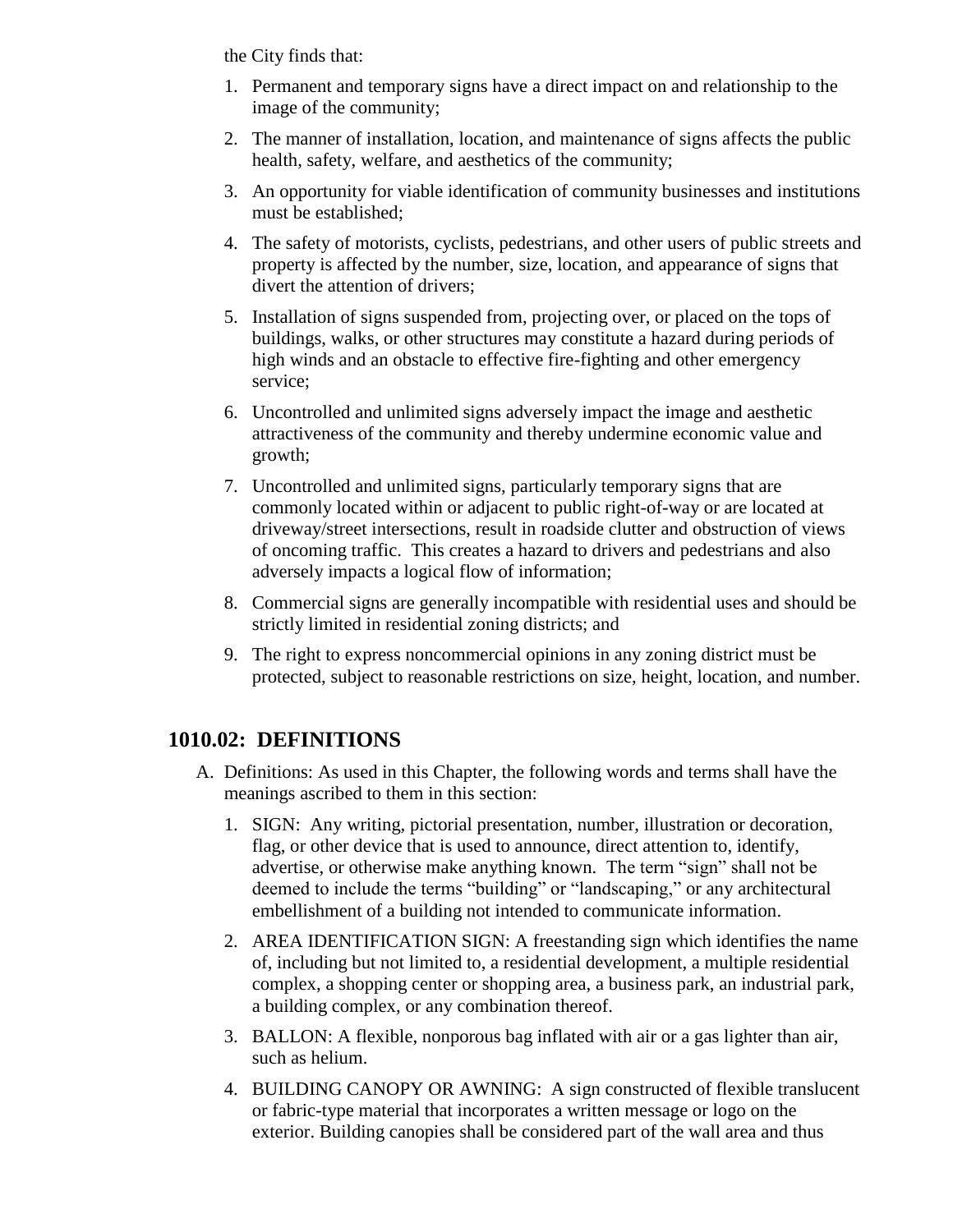shall not warrant additional sign area.

- 5. BUILDING COMPLEX: A group of two or more buildings, planned or developed in a joint manner with shared parking facilities, regardless of whether such buildings or uses are located on the same lot or parcel.
- 6. COMMERCIAL SIGN: Any sign that advertises or identifies a product, business, service, event, or any other matter of a commercial nature, and that seeks to draw attention to or promote a commercial, business, or economic interest or activity in contrast to noncommercial signs that expresses an opinion or viewpoint of a social or political nature.
- 7. CONSTRUCTION SIGN: Any non-illuminated sign that displays information regarding the construction or development of the site on which it is displayed.
- 8. DIRECTIONAL SIGN: A sign which contains no advertising and is intended to facilitate the safe movement of pedestrians and vehicles into, out of, and around the site on which the sign is located.
- 9. DYNAMIC DISPLAY: Any characteristics of a sign that appear to have movement or that appear to change, caused by any method other than physically removing and replacing the sign or its components, whether the apparent movement or change is in the display, the sign structure itself, or any other component of the sign. This includes a display that incorporates a technology or method allowing the sign face to change the image without having

Coffee Shop ENTER

Directional Sign

to physically or mechanically replace the sign face or its components. This also includes any rotating, revolving, moving, flashing, blinking, or animated display and any display that incorporates rotating panels, LED lights manipulated through digital input, "digital ink," or any other method or technology that allows the sign face to present a series of images or displays.

- 10. FLAG: A piece of cloth or bunting varying in color and design, attached to a pole, used as a symbol, standard, emblem or insignia, or containing text other than that associated with a commercial, business, or economic interest or activity.
- 11. FREESTANDING SIGN: Any sign not affixed to a building including but not limited to a ground sign, pole sign, pylon sign, or monument sign.
- 12. GROUND SIGN: A sign mounted on the ground attached either to footings or a base with an open space between the ground and the sign face.
- 13. HEIGHT OF FREESTANDING SIGN: The actual distance from the grade to the highest point of the sign, including any structure or architectural component of the sign.
- 14. HOME OCCUPATION SIGN: A sign located at a residence advertising a business conducted in the residence or by persons residing in the residence.
- 15. ILLUMINATION, INTERNAL: A light source within the sign.
- 16. ILLUMINATION, EXTERNAL: A light source that is not internal to the sign.

Coffee Shop

- Freestanding Sign
- 17. ILLUMINATED SIGN: A sign on or from which artificial light is directed.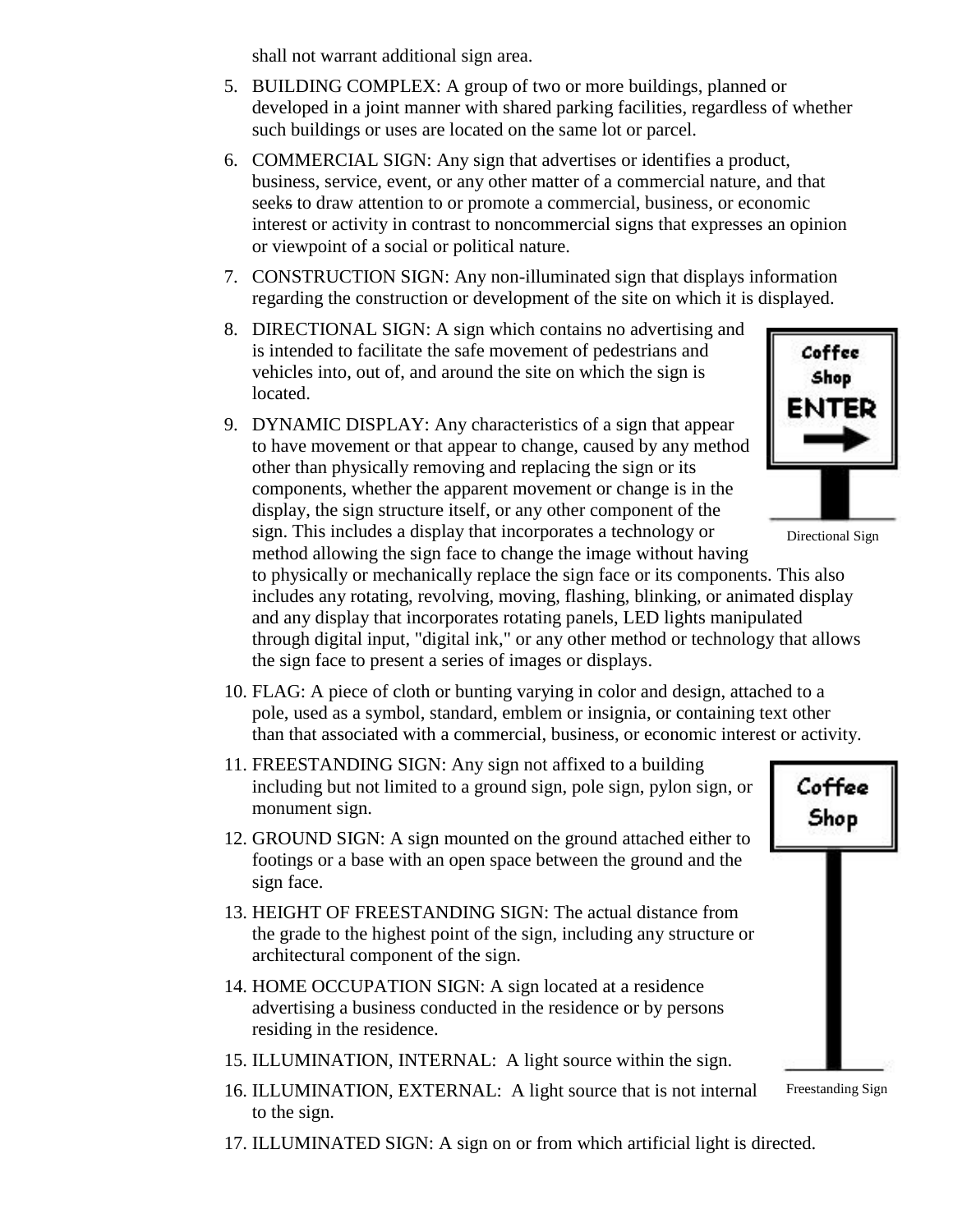- 18. LOGO: An identifying graphic that may or may not be a registered trademark.
- 19. MASTER SIGN PLAN: Written document describing all proposed signs regarding a specific site, development, or complex, submitted by the owner/manager, including all types of signs/signage desired, reviewed, and approved by the City, and shall at a minimum include sign type, location, and size illustrations.
- 20. MOBILE SIGN (also referred to as Portable Sign): A sign designed or intended to be moved or transported by trailer or on wheels. A sign may be a mobile sign even if it has wheels removed, was designed without wheels, or is attached temporarily to the ground, a structure, or other sign. Signs mounted on a vehicle for advertising purposes, when the vehicle is parked and visible from public right-of-way, except signs identifying a business when the vehicle is being used in the normal day-to-day operation of that business.
- 21. MONUMENT SIGN: A freestanding sign located directly at grade.
- 22. NAMEPLATE SIGN: A wall sign that states only the name or address or both of the business or occupant of the lot where such sign is placed. Letters and/or numbers must be at least 4 inches in height, and the maximum sign area shall not exceed 4 square feet.
- 23. NON-COMMERCIAL SIGN: Communicative devices that express an opinion or viewpoint of a social or political nature in contrast to commercial signs that seek to draw attention to or promote a commercial, business, or economic interest or activity.
- 24. NON-CONFORMING SIGN: A sign that lawfully existed prior to June 18, 2012, but does not conform to this chapter.



- 25. OFF-SITE SIGN: A sign that advertises any business, product, person, event, or service conducted, sold, manufactured, or located off the premises where the sign is located.
- 26. PAINTED SIGN: A sign painted directly on the outside wall or roof of a building or on a fence, rock, or similar structure or feature in any zoning district.
- 27. PENNANTS (also referred to as streamer): Pieces of cloth, paper, or plastic that do not include any written or graphical, or other form of copy and are intended to be individually supported or attached to each other by means of rope, string or other material, and are intended to be hung on buildings or other structures or between poles.
- 28. PERMANENT SIGN: Any sign that is displayed or intended for display for an indefinite period of time.
- 29. POLE SIGN: A sign that is mounted at or near the top of a single or multiple poles.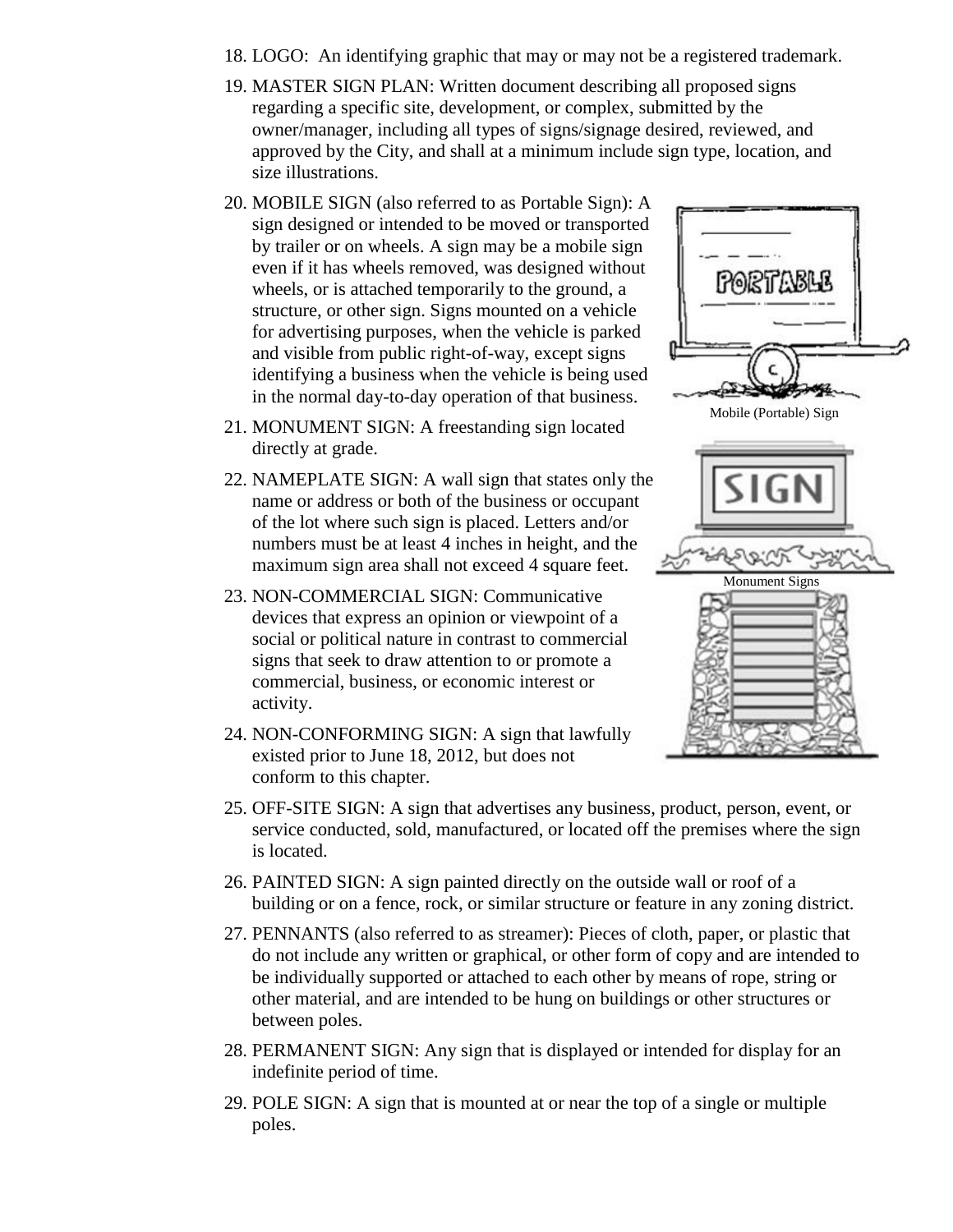- 30. POLITICAL SIGN: A sign announcing candidates seeking political office or issues to be voted upon at a political election.
- 31. PORTABLE SIGN: See Mobile Sign.
- 32. PROJECTING SIGN: A wall sign that protrudes horizontally more than 1 foot from the wall to which it is attached.
- 33. PYLON SIGN: A freestanding sign supported by its own structure and not attached to any building.
- 34. READERBOARD SIGN: A sign where the message is changeable with letters or numbers. Projecting Sign
- 35. REAL ESTATE SIGN: Any sign pertaining to the sale, lease, or rental of land or buildings.
- 36. SEARCHLIGHT: A powerful light or lights equipped with a reflector to produce a bright beam or beams.
- 37. SPECIAL EVENT DEVICE: Any sign, searchlight, laser display, or other attention-getting device used in conjunction with a special event.
- 38. TEMPORARY SIGN: A sign that is designed or intended to be displayed for a short period of time and is not permanently installed. This includes A or T - frame signs, sandwich, curb signs, and balloons.
- 39. UNDER CANOPY SIGN: Any sign hanging below a building canopy, awning, or building overhang.
- 40. UNIFIED DEVELOPMENT: A development of three or more principal structures with common characteristics as determined by the City. Common characteristics may include shared access, similar architecture, single ownership, or history of site plan review approval.
- 41. WALL SIGN: A sign constructed on a panel attached to a structure or raised letters or symbols attached to a wall or combination thereof. No part of such a sign is painted on the wall surface.
- 42. WINDOW SIGN: Any sign placed on the interior of a window or painted on a window such that it can be read from the outside of the building.
- 43. WINDSOCK A large roughly conical device open at both ends and attached to a stand by a pivot so that the wind blows through it, not including devices used for navigational purposes.

#### **1010.03: General Provisions**

A. Permit Required: The following general provisions are applicable to all signs. It shall be unlawful for any person to erect, alter, replace, or relocate any sign or other advertising structure without first obtaining a permit and paying the required fees, except as herein otherwise provided, including those approved through the Master





Temporary Sign



Under Canopy Sign



Window Sign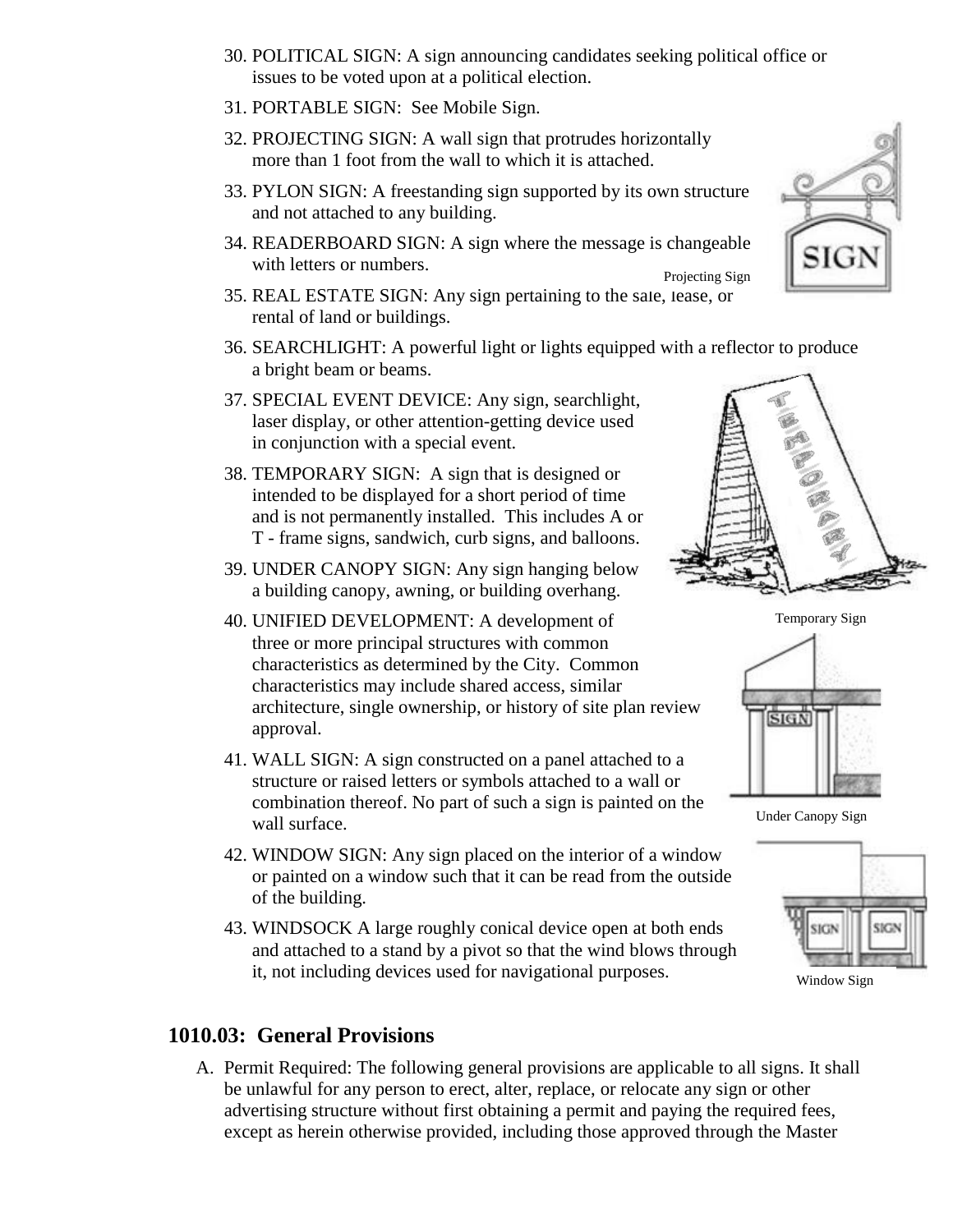Sign Plan process.

- B. Exempted Signs: The following signs are exempt from the requirements of this Chapter:
	- 1. Signs erected by a public agency in and/or above or overhanging a public rightof-way.
	- 2. The following signs are permitted in residential districts for non-commercial purposes only: banners, balloons, pennants, spinners, windsocks, streamers, ribbons, whirling devices, or light bulb strands.
- C. Prohibited Signs.
	- 1. No sign will be attached to trees or utility poles.
	- 2. No sign will be painted directly on any exterior building surface. Sign letters and symbols may be attached directly to a wall by adhesive or mechanical means.
	- 3. No sign will overhang the public right-of-way, sidewalk easement, walkway easement or bicycle path easement except a bus bench or approved trash container at a designated public transportation pick-up location.
	- 4. No sign will extend above the roof line of a building (roof sign).
	- 5. Projecting signs must not project further than 30 inches from the wall to which they are anchored.
	- 6. No sign will be installed that by reason of position, movement, shape, illumination, or color would constitute a traffic hazard by obstructing a driver's vision or by interfering, confusing, or misleading traffic.
	- 7. No sign will noticeably move either by mechanical means (rotating sign) or as a result of normal wind pressure.
	- 8. The following specific signs shall be prohibited: off-site, flashing, mobile/portable, roof, rotating, and painted signs, banners, and billboards.
	- 9. All other signs not expressly permitted by this Chapter.
- D. Non-Conforming Signs: All nonconforming signs in existence on June 18, 2012, may continue subject to the provisions of Chapter 1011 of this Title and State Law.
- E. Sign Permit Process:
	- **1.** Permit Application: An application for a sign permit shall be made on the application provided by, or located in the Community Development Department, and state or have attached thereto the name and address of the applicant or person or company that will be erecting the sign; the address/location of the building, structure, or lot on which the sign is to be erected; the written consent of the property owner of the land on which the sign is to be erected; and any other pertinent information the Community Development Department considers necessary. These requirements may be waived by the City Planner where they are not applicable.
	- **2.** Permit Review: All sign permits will be reviewed by the Community Development Department to determine completeness. Should a permit be deficient in appropriate/applicable items necessary to process the sign permit, an email and/or letter will be composed to the applicant indicating the deficiencies of the permit. No permit will be acted upon until all requested/required information is submitted/received and/or reviewed.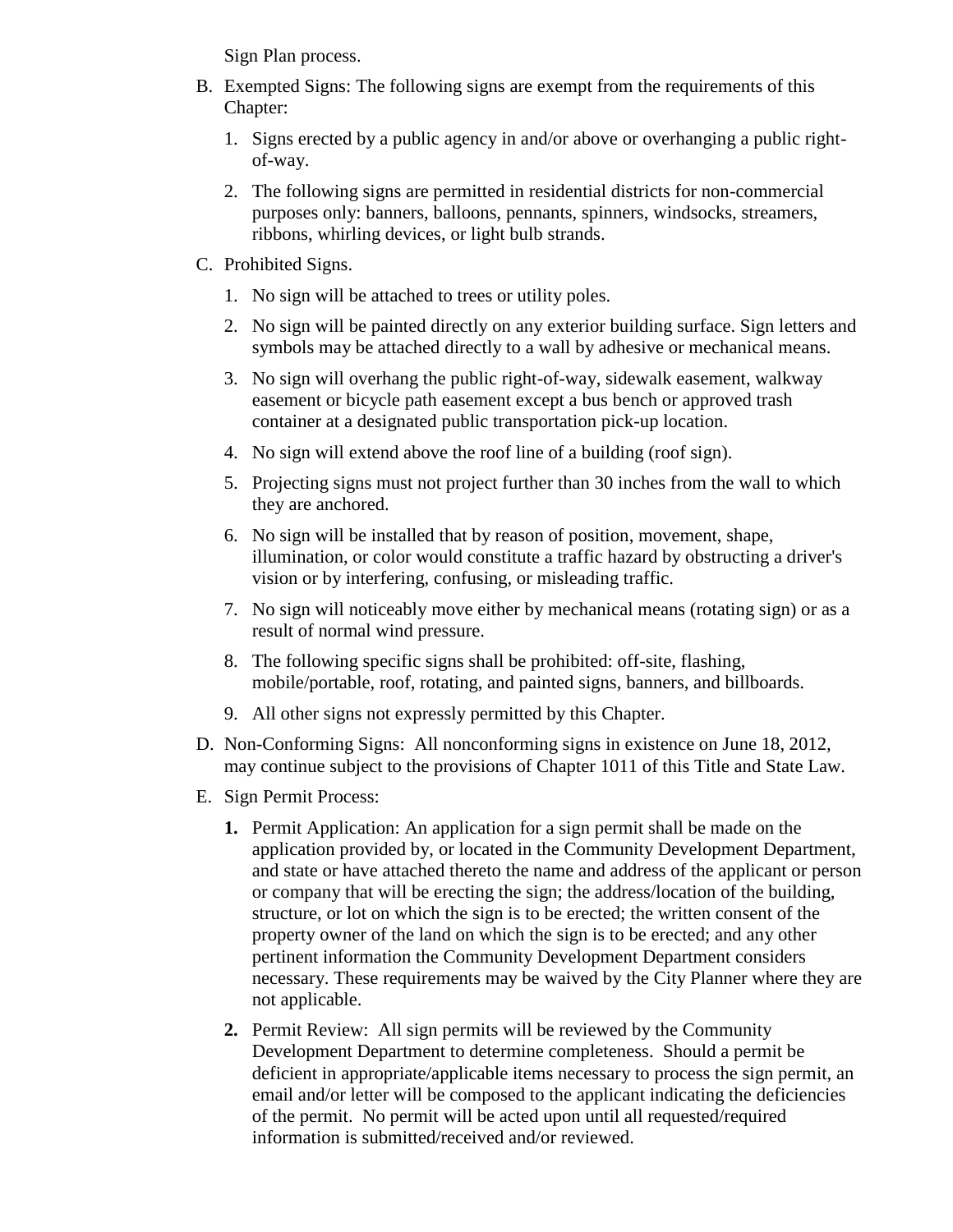- **3.** Fees: Every applicant must pay a fee for each sign regulated by this Chapter before being granted a permit.
	- a. The City Council will establish the permit fee by resolution.
	- b. A double fee will be charged if a sign is erected without first obtaining a permit for such sign.
- **4.** Revocation of Permit: The Community Development Department is hereby authorized to revoke a sign permit upon failure of the holder thereof to comply with any provision of this Chapter. Any party aggrieved by such revocation may appeal the action to the Board of Adjustment and Appeals within 10 days after the revocation.
- **5.** Expiration of Permit: A permit expires if the sign is not erected within 180 days after issuance and no permit fees or inspection fees for such sign will be refunded.
- **6.** Inspection: Sign installations for which a permit is required may be subject to inspection by the Community Development Department to ensure that such signs are erected according to the approved permit.

## **1010.04. MAINTENANCE, REMOVAL OF SIGNS, FINES**

- A. All signs must be maintained by the sign owner in a safe, neat, clean, and attractive condition. A sign must be replaced or refurbished so as to restore the original appearance thereof whenever it begins to fade, chip or discolor, rust, cease to be in good repair, or become unsightly.
- B. Removal of signs will be governed by the following:
	- 1. On-premises signs shall be removed from the building and property by the owner of such property within 14 days after the use is terminated.
	- 2. Off-premises signs shall be removed within 30 days after discontinuation of use of the sign. A sign shall be considered discontinued if the message is removed, the subject of the message no longer exists, or the sign is not maintained.
- C. If the Community Development Department finds that any sign is unsafe, a detriment to the public, not maintained, or constructed, erected, or maintained in violation of the provisions of this Chapter, the sign shall be deemed a public nuisance and abated under Chapter 407.06 of the City Code.
- D. Removal of Abandoned Signs, Signs in Disrepair, and Signs Located in Public Right-of-Way.
	- 1. Abandoned signs and signs in disrepair: An abandoned sign or sign in disrepair is prohibited and shall be removed by the owner of the premises within 10 business days after notification. If compliance with this provision is not met, the matter will be abated through the requirements of Chapter 407 of the City Code.
	- 2. Signs on public property or within public right-of-way: The city may at any time and without notice impound signs that have been installed on public property or within public right-of-way or easement. The sign owner may retrieve the signs according to the following:
		- a. A fee must be paid to the City as established in city code section 710. For each subsequent impoundment in a calendar year, the specified fee shall be doubled;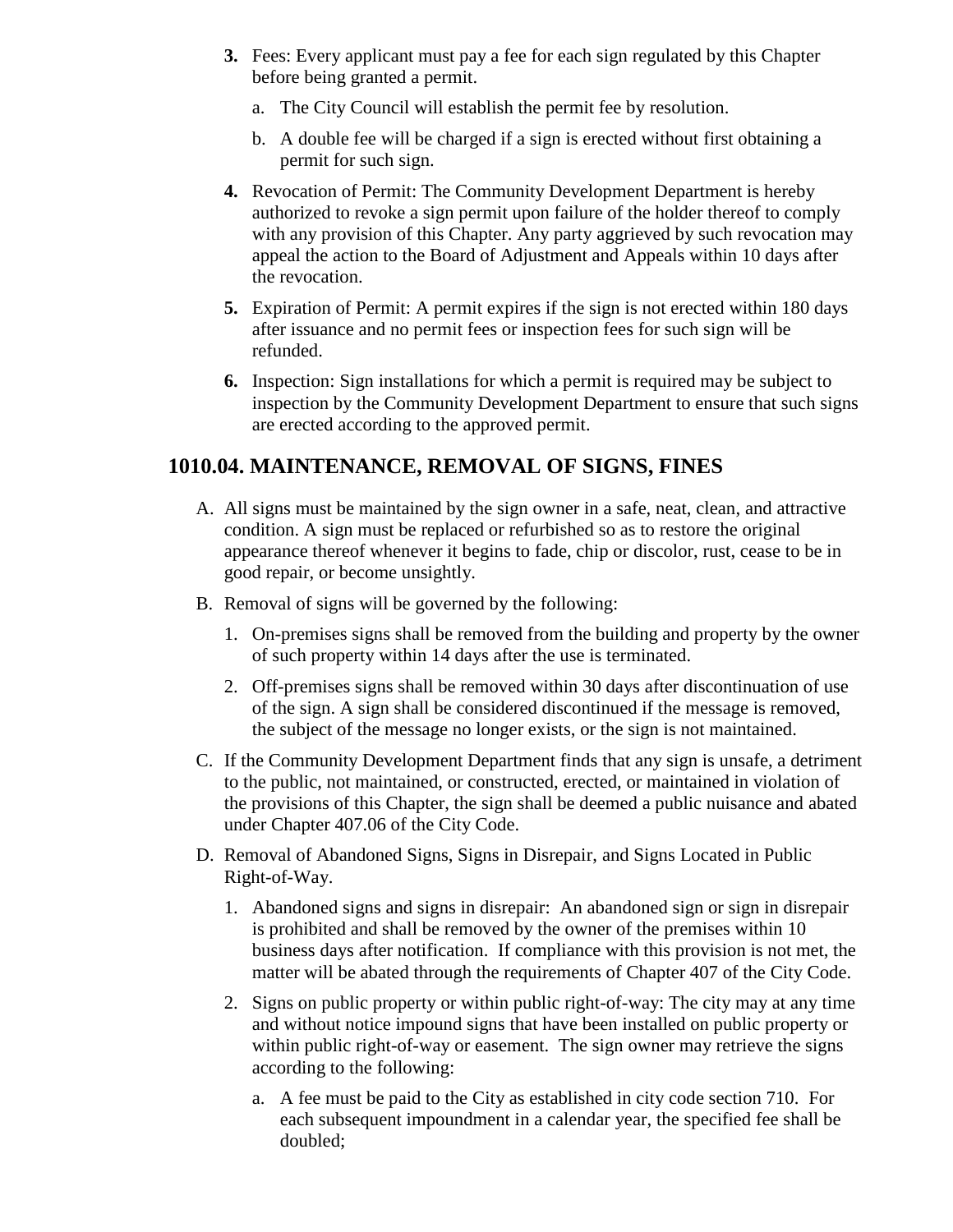- b. The sign may be retrieved from a designated impound area during routine business hours and within 15 days from the date of impounding. After 15 days, the city will dispose of the sign; and
- c. The city may not be held liable for any damage to impounded signs.
- E. Fines for Sign without Permit, Illegal /Prohibited Sign, and Perpetual Violation of Code:
	- 1. All signs, including temporary signs, shall have an approved permit prior to installation. Signs installed in any fashion without a permit shall receive a notice to remove within 5 business days of the receipt of a letter from Community Development Department. Should the sign not be removed within the 5 business days, the Community Development Department will issue a fine of \$50.00 and another 5 business days to remove. Should the sign remain a fine of \$100 will be issued and an immediate request sought. Should the sign not be removed and/or the fine fee not paid, the Community Development Department will thereafter seek compliance through the public nuisance chapter 407 of the City Code. The same fines and process shall be applied to situations where illegal/prohibited signs are installed with or without an approved permit.
	- 2. Those property owners and/or business that have signs deemed a perpetual violation shall be deemed a public nuisance and abated through Chapter 407 of the City Code. For purposes of this Code requirement perpetual violation shall refer to 5 violations in a calendar year.
- F. Appeal: Should the property owner, business owner, tenant, renter, and/or proprietor object to the Community Development Director or Designee decision regarding the perpetual violation ruling, an appeal may be filed within 10 days following the receipt of a letter indicating the perpetual violation by the Community Development Director or Designee. The appeal shall follow the requirements listed in Section 1009.08 of this Code.

#### **1010.05. ON-PREMISE SIGNS**

A. On-Premise Sign: All wall and/or freestanding signs in all districts shall be subject to the following requirements. Signs shall not be permitted within the public right-ofway or easements except on benches and shelters that have received permits as per Section 703.05 of this Code, and newspaper and cabstands, all of which shall be as governed by Chapter 901 and Section 703 of this Code. City, county, state, and federal traffic directional signs are permitted.

| <b>Type</b>            | <b>Maximum</b><br><b>Number</b><br><b>Allowed</b> | <b>Maxim</b><br>um<br><b>Sign</b><br><b>Area</b><br><b>Allowed</b> | <b>Placement, Location &amp;</b><br>Height                       | <b>Restrictions</b> |
|------------------------|---------------------------------------------------|--------------------------------------------------------------------|------------------------------------------------------------------|---------------------|
| <b>Home Occupation</b> |                                                   | $6$ sq. ft.                                                        | On a wall or in front<br>yard w/10 foot<br>minimum setback and 4 | Non-illuminated     |

#### **SIGNS ALLOWED IN RESIDENTIAL DISTRICTS LDR-1 and LDR-2 Districts**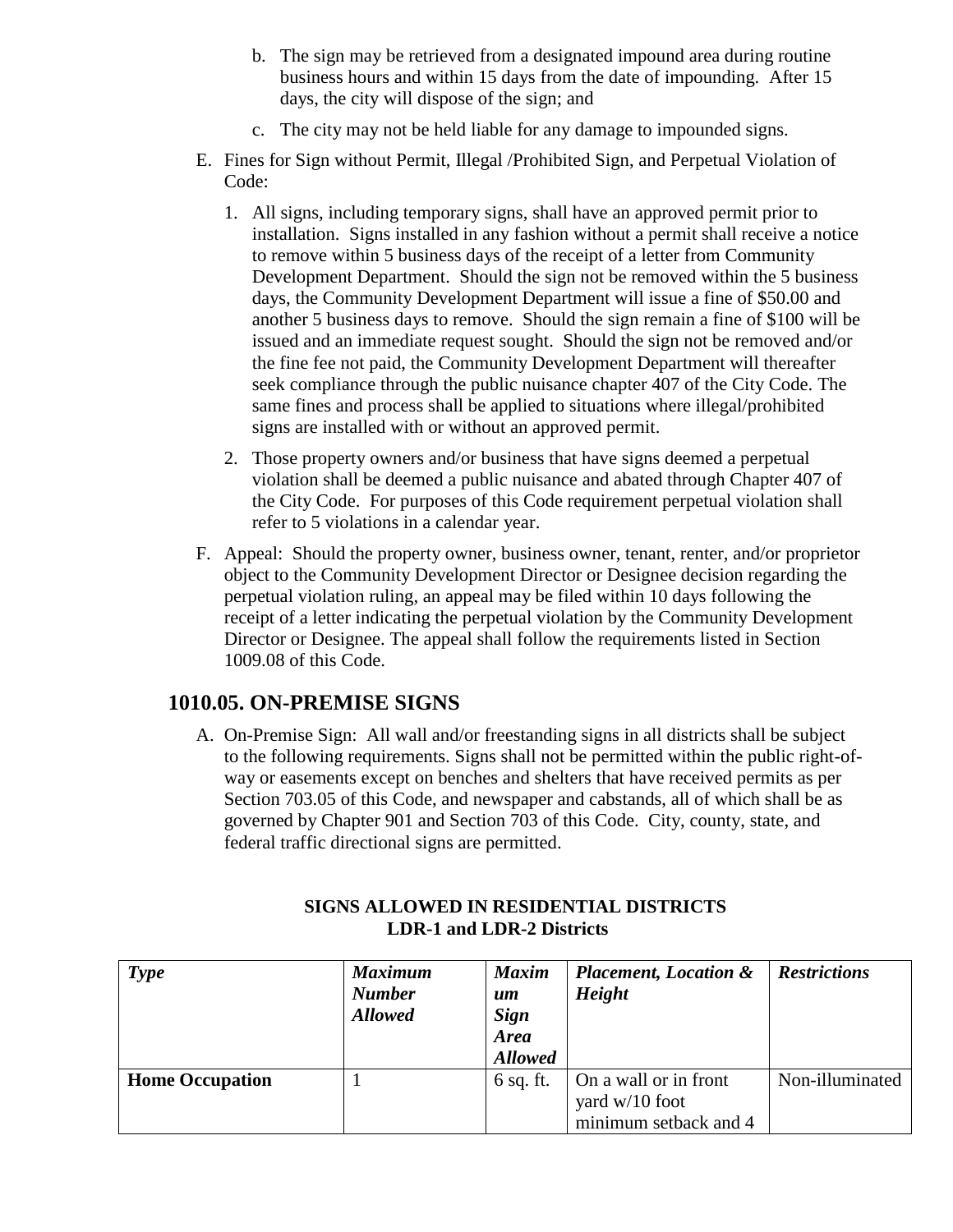|                  |           | foot maximum height      |             |
|------------------|-----------|--------------------------|-------------|
| <b>Nameplate</b> | 4 sq. ft. | On wall or in front yard | Internally  |
|                  |           | $w/10$ foot minimum      | illuminated |
|                  |           | setback and 4 foot       |             |
|                  |           | maximum height           |             |

#### **MDR, HDR-1, and HDR-2 Districts**

| <b>Type</b>      | <b>Maximum</b>        | <b>Maximum</b>   | Placement,            | <b>Restrictions</b> |
|------------------|-----------------------|------------------|-----------------------|---------------------|
|                  | <b>Number Allowed</b> | <b>Sign Area</b> | <b>Location &amp;</b> |                     |
|                  |                       | <b>Allowed</b>   | <b>Height</b>         |                     |
| <b>Complex</b>   | 1 per complex or      | $50$ sq. ft.     | 15 foot minimum       | Can be              |
| "project"        | residential           |                  | from a property       | located on          |
| <b>Signage</b>   | development           |                  | line. 6 foot          | building front      |
|                  |                       |                  | maximum               | or be               |
|                  |                       |                  | height.               | freestanding.       |
| <b>Nameplate</b> | 1 for each            | 24 sq. ft.       | On wall or in         | Internally          |
|                  | dwelling group        |                  | front yard $w/10$     | Illuminated         |
|                  |                       |                  | foot minimum          |                     |
|                  |                       |                  | setback and 4         |                     |
|                  |                       |                  | foot maximum          |                     |
|                  |                       |                  | height                |                     |

#### **SIGNS ALLOWED IN COMMERCIAL and MIXED USE DISTRICTS, EMPLOYMENT DISTRICTS, and INSTITUTIONAL DISTRICTS NB, I, and INST Districts**

| <b>Maximum</b><br><b>Type</b> |                | <b>Maximum Sign</b>              | Placement,            | <b>Restrictions</b>     |
|-------------------------------|----------------|----------------------------------|-----------------------|-------------------------|
|                               | <b>Number</b>  | <b>Area Allowed</b>              | <b>Location &amp;</b> |                         |
|                               | <b>Allowed</b> |                                  | <b>Height</b>         |                         |
| <b>Wall Sign</b>              | Multiple       | 1 sq. ft. per lineal             | Installed on          | Sign area for all sides |
|                               |                | foot of tenant space             | exterior              | of building (including  |
|                               |                | or building front                | building wall or      | fuel canopy) is         |
|                               |                | (main public entry               | facade                | capped at the           |
|                               |                | as per determination             |                       | Maximum Sign Area       |
|                               |                | by Community                     |                       | Allowed (column 3).     |
|                               |                | Development                      |                       |                         |
|                               |                | Department).                     |                       |                         |
| <b>Freestanding Fuel</b>      | Multiple       | $\frac{1}{2}$ sq. ft. per lineal | Installed on          | Sign area for canopy    |
| <b>Canopy Signs</b>           |                | foot of freestanding             | exterior of           | is capped at the        |
|                               |                | fuel canopy front                | freestanding          | Maximum Size            |
|                               |                | (as per                          | fuel canopy           | Allowed (column 3)      |
|                               |                | determination by                 |                       |                         |
|                               |                | Community                        |                       |                         |
|                               |                | Development                      |                       |                         |
|                               |                | Department)                      |                       |                         |
| <b>Freestanding</b>           | 1 on interior  | 75 sq. ft. maximum               | 15 foot               |                         |
| <b>Signs</b>                  | lot, 2 on      | for single sided sign            | minimum from          |                         |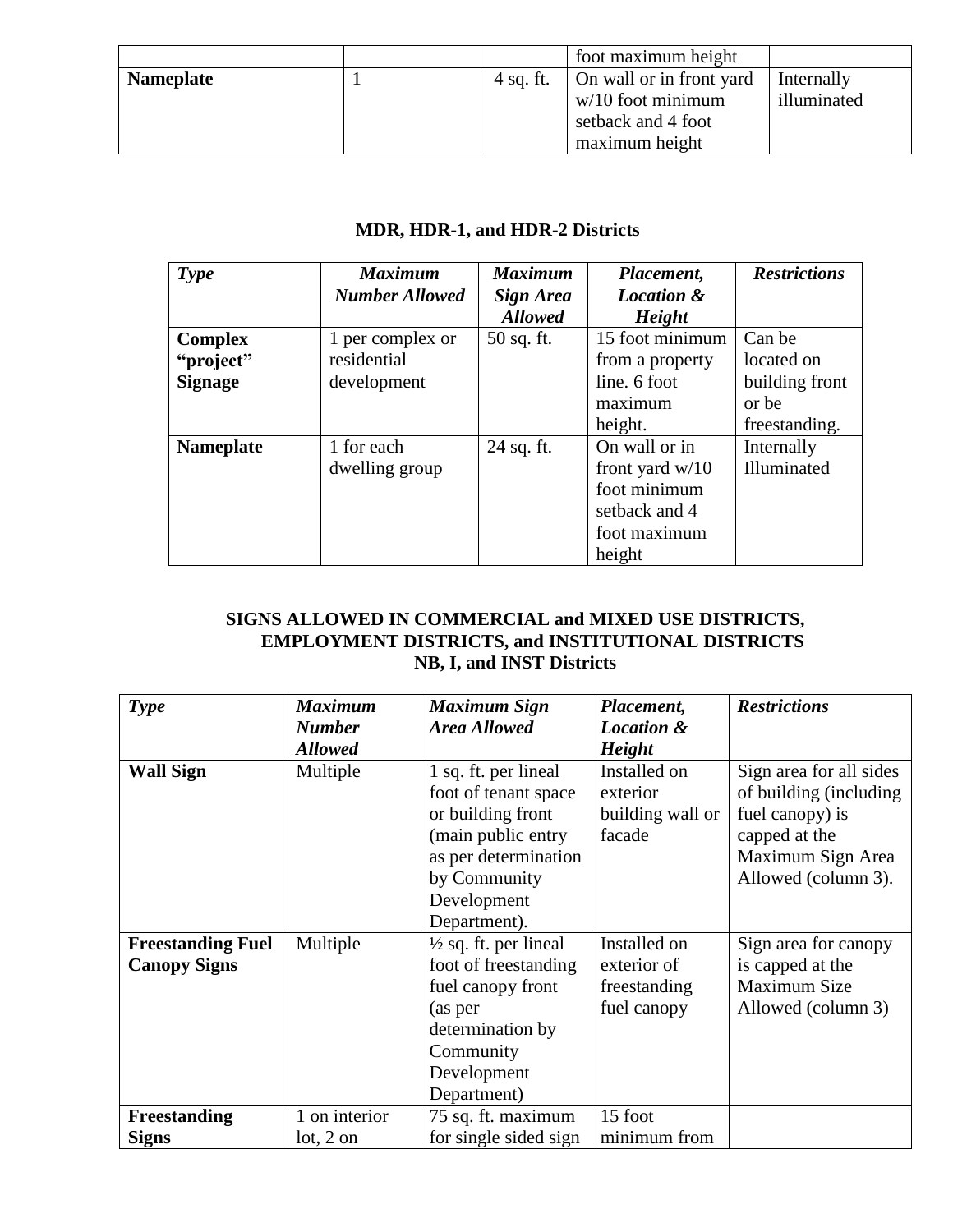| through lot or<br>multiple<br>frontage lot; or<br>as approved<br>w/master sign | or 150 sq. ft.<br>maximum on a<br>double sided sign. | a property line.<br>20 foot<br>maximum<br>height |  |
|--------------------------------------------------------------------------------|------------------------------------------------------|--------------------------------------------------|--|
| plan.                                                                          |                                                      |                                                  |  |

#### **CB, RB, O/BP, and CMU Districts**

| <b>Type</b>        | <b>Maximum Number</b> | <b>Maximum Sign</b>             | <b>Placement</b> | <b>Restrictions</b>   |
|--------------------|-----------------------|---------------------------------|------------------|-----------------------|
|                    | <b>Allowed</b>        | <b>Area Allowed</b>             | <b>Location</b>  |                       |
| <b>Wall Sign</b>   | Multiple              | 1.5 sq. ft. per lineal          | Installed on     | Sign area for all     |
|                    |                       | foot of tenant space            | exterior         | sides of building     |
|                    |                       | or building front               | building wall or | (including fuel       |
|                    |                       | (main public entry as           | facade           | canopy) is            |
|                    |                       | per determination by            |                  | capped at the         |
|                    |                       | Community                       |                  | Maximum Size          |
|                    |                       | Development                     |                  | Allowed               |
|                    |                       | Department).                    |                  | $\text{(column 3)}$ . |
| Freestanding       | Multiple              | $\frac{1}{2}$ sq. ft per lineal | Installed on     | Sign area for         |
| <b>Fuel Canopy</b> |                       | foot of freestanding            | exterior of      | canopy is capped      |
| <b>Signs</b>       |                       | fuel canopy front (as           | freestanding     | at the Maximum        |
|                    |                       | per determination by            | fuel canopy      | <b>Size Allowed</b>   |
|                    |                       | Community                       |                  | $\text{(column 3)}$   |
|                    |                       | Development                     |                  |                       |
|                    |                       | Department.)                    |                  |                       |
| Freestanding       | 1 on interior lot, 2  | 100 sq. ft. maximum             | 15 foot          |                       |
| <b>Signs</b>       | on through lot or     | on a single sided               | minimum from     |                       |
|                    | multiple frontage     | sign or 200 sq. ft.             | a property line. |                       |
|                    | lot; or as approved   | maximum on a                    | 25 foot          |                       |
|                    | w/master sign plan.   | double sided sign.              | maximum          |                       |
|                    |                       |                                 | height           |                       |

- B. Directional Signs: Directional signs may be incorporated into a development including information such as traffic directions, house numbers, management office location, or other information necessary to direct persons to facilities or areas within the development.
	- 1. Directional signs shall not exceed 8 square feet in size and 8 feet in height and are not closer than 1 foot from a public street right-of-way, unless approved as a component of a Master Sign Plan.
	- 2. Off-site directional signs are prohibited.
	- 3. Where applicable, directional signs are required to be incorporated into an approved Master Sign Plan.

(Ord. 1434, Tables - 03/25/13)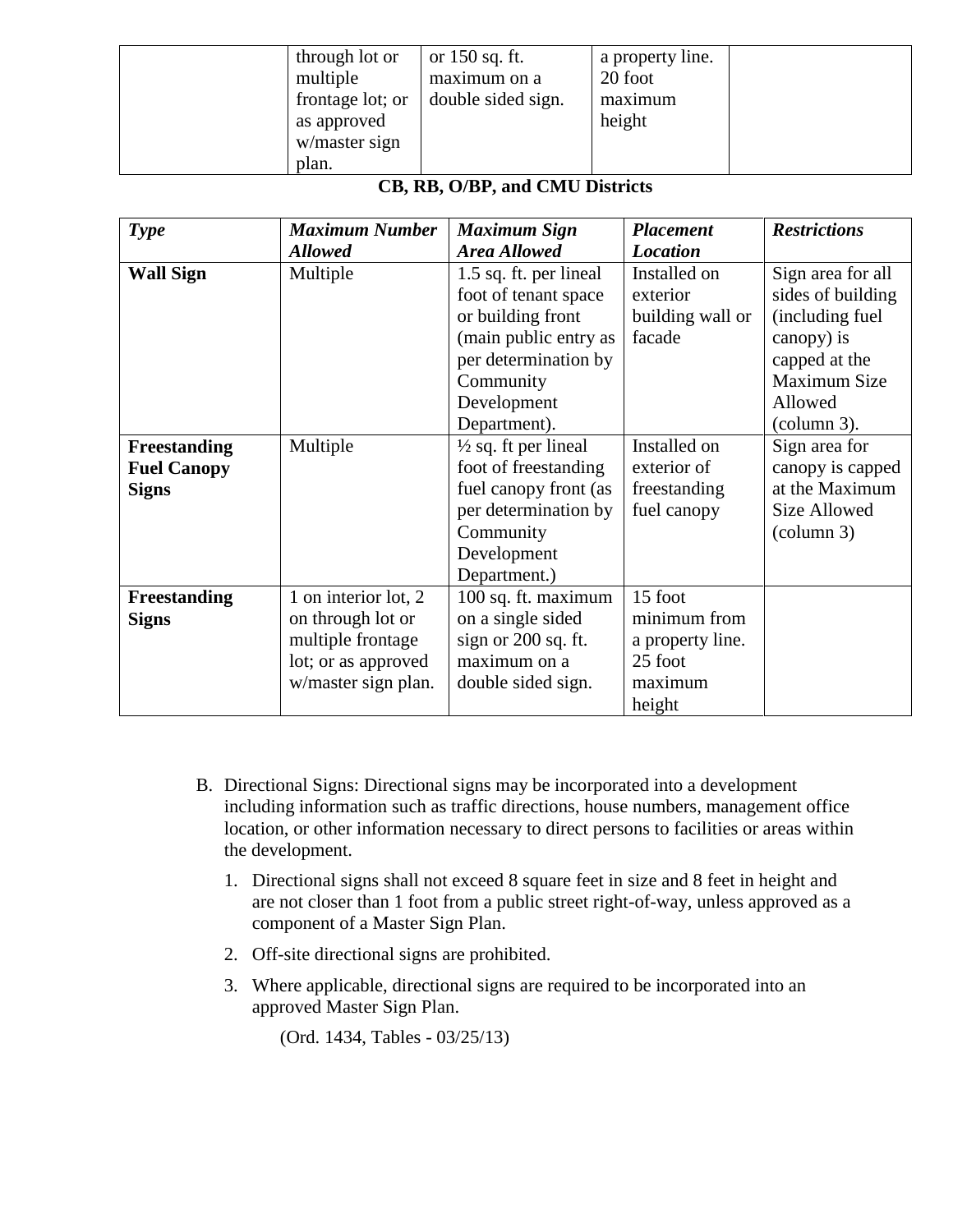# **1010.06: SIGN AREA COMPUTATION**

- A. Computation of Sign Surface Area of Individual Cabinet or Panel Sign: To compute the area for a cabinet or panel sign face, compute by means of the smallest square, rectangle, circle, triangle, or combination thereof that will encompass the extreme limit of the copy, representation, logo, emblem, or other display, together with any material or color forming an integral part of the background or the display or used to differentiate the sign from the backdrop or structure against which it is attached or affixed, but not including any support framework, bracing, or decorative fence or wall when such fence or wall otherwise meets the pertinent zoning regulations and is clearly incidental to the display itself.
- B. Computation of Sign Surface Area of Individual Signs Mounted Letters or Symbols: When a sign is composed of individual mounted letters or symbols, the sign surface area shall be determined by means of the total or the smallest contiguous square, rectangle, circle, triangle, or combination thereof that will encompass each letter, representation, logo, emblem, or other display.
- C. Computation of Sign Surface Area of Awning or Canopy: To compute the area of an awning or canopy sign, compute by means of the smallest square, rectangle, circle, triangle or combination thereof that will encompass the extreme limits of the

copy, representation, logo, emblem or other display, together with any material or color forming an integral part of the background or the display or used to differentiate the sign from the backdrop.









# **1010.07: TEMPORARY AND ANNUAL SIGNS**

- A. The Community Development Department may issue a Temporary Sign Permit or an Annual Sign Permit for temporary and/or semi-permanent signs in commercial, employment, and institutional districts, subject to the following requirements:
	- 1. Temporary and Annual signs shall be comprised/constructed of durable allweather materials (such as but not limited to plywood, coreaplast [plastic foamcore] alumacore, and polycarbonate [Lexan]) mounted to the building wall or they may be freestanding.
	- 2. Type: Temporary and/or annual signs shall be A or T-frame, sandwich, fabricated and/or a manufactured sign on stands or posts, or a type/style approved by the Community Development Department.
	- 3. Size: The surface area of any temporary sign shall not exceed 32 square feet.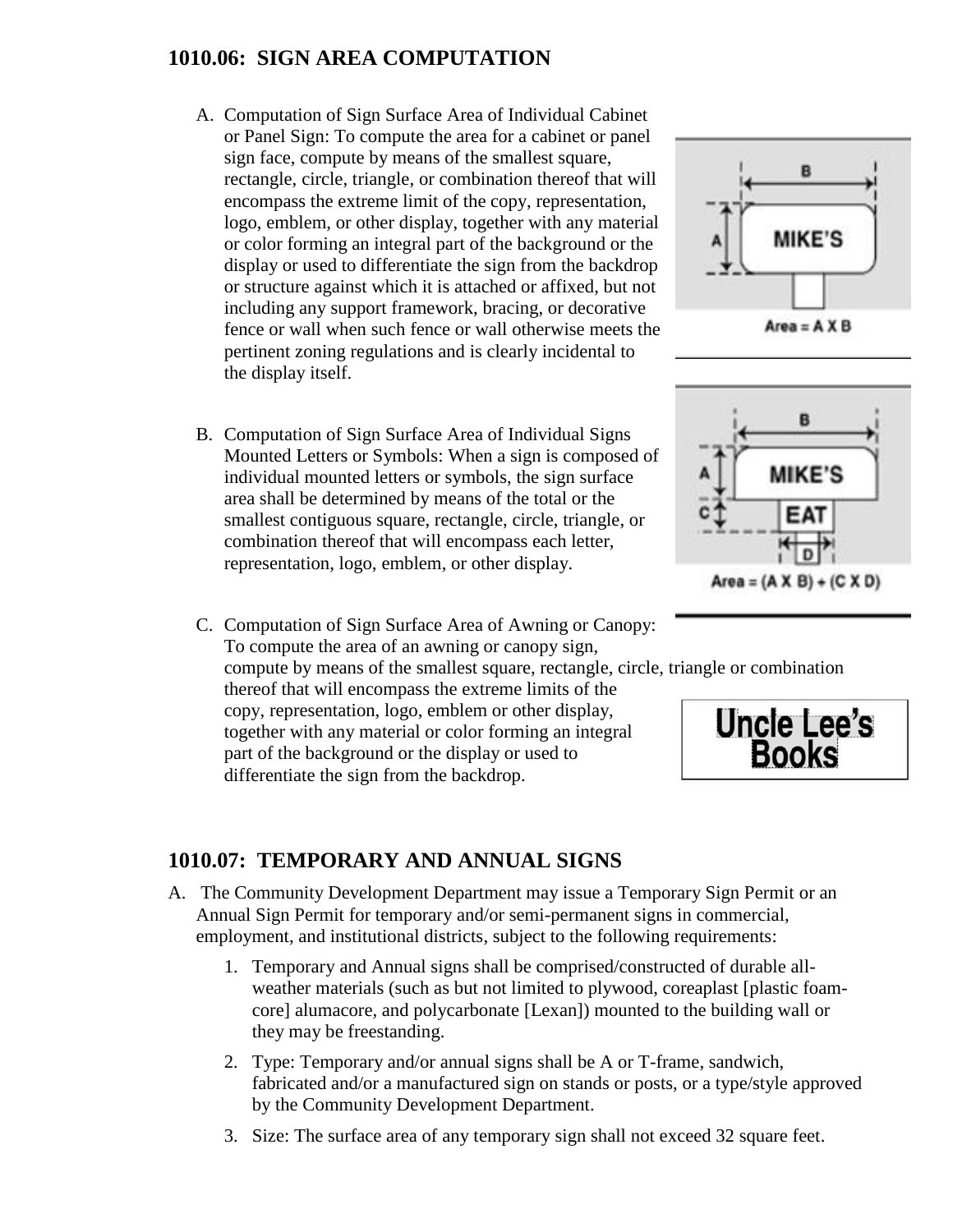This area shall be in addition to permanent, window, or other signage allowed elsewhere in this Chapter.

- 4. Duration: During any calendar year temporary signs, such as grand opening signs, special event signs, and other similar signs may be in place no more than 60 days, which duration may be broken into multiple events/days not exceeding a total of 60 days per calendar year. Annual signs shall be allowed for a full calendar year and may be renewed annually with an approved permit.
- 5. Number: A use shall be limited to two temporary signs, and/or a single annual sign, and the City reserves the right to limit/regulate, through the Temporary Sign Permit, the number of temporary signs on multi-tenant, malls, and/or unified development sites.
- 6. Location: Freestanding temporary signs shall be located on private property and outside the public right-of-way.
- 7. Penalty: All temporary and/or annual signs that do not have a permit, and/or not in compliance with the requirements listed above, and/or have violated their approval (permit), shall be subject to a \$50 fine and prescribed in Section 1010.04E .
- 8. Temporary Sign Permits may be issued for one or more events on a single permit as long as each events date/duration is specific on the permit.
- B. Other approved attention getting devices:
	- 1. The Community Development Department may issue a Temporary Attention Getting Device Permit for attention getting devices such as searchlights, balloons, pennants/streamers, or inflatables (or others as approved by the Community Development Department).
	- 2. Balloons shall not exceed 2 feet in diameter, be limited to an inflatable height of 20 feet, be limited to a grouping of no more than 5, and not be permitted more than 15 days or 5 events (whichever is less) per calendar year.
	- 3. Inflatables shall be limited to 24 square feet in size, a maximum height of 6 feet, be ground mounted, and not be permitted more than 15 days or 5 events (whichever is less) per calendar year.
	- 4. Searchlights must not be directed into residential areas or onto streets and are not to be permitted more than six days per calendar year, and a site/property is limited to one searchlight unit per event.

#### **1010.08: REAL ESTATE SIGNS**

- A. The Community Development Department may issue a sign permit for the sale, rental, and/or leasing of a property in the medium and high density residential, commercial, employment, and institutional districts as listed below:
- B. Within low, medium, and high density residential zoning districts, temporary real estate signs shall comply with the following requirements:
	- 1. 6 square foot maximum area
	- 2. 6 foot maximum height
	- 3. One sign per property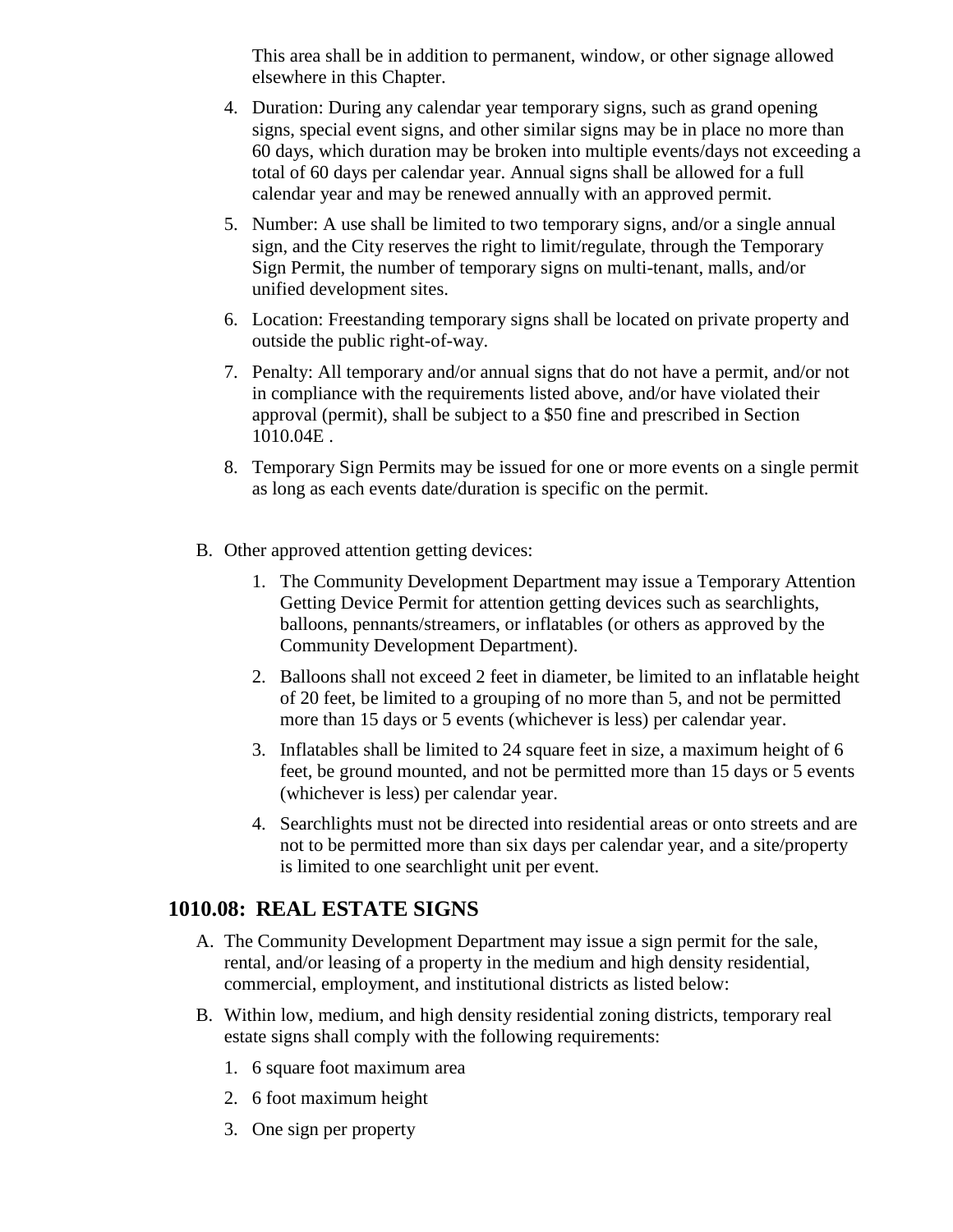- 4. Shall be removed within 7 days after execution of rental or lease agreement or the closing of a sale.
- C. Within commercial, employment, and institutional zoning districts, temporary real estate signs shall comply with the following requirements:
	- 1. Multi-tenant buildings and unified developments where new signage is requested, said real estate/leasing sign shall be made part of the required Master Sign Plan as require in Section 1010.11 of this chapter.
	- 2. Single tenant buildings shall be allowed a real estate sign not exceeding 32 square feet mounted on the building wall or incorporated into an existing freestanding sign. If it is determined by the Community Development Department that either a wall sign or incorporation into existing freestanding sign is not conducive, the site will be allowed one freestanding real estate not exceeding 32 square feet, limited to 8 feet in height, and setback a minimum of 15 feet from a property line.
	- 3. In situations where the selling, renting, and/or leasing sign is desired on vacant land/property, a freestanding sign not exceeding 32 square feet, limited to 8 feet in height, and setback a minimum of 15 feet from a property line (or as approved by the Community Development Department) shall be allowed.
	- 4. Unless explicitly stated, the number of real estate signs shall be limited to one sign per lot, except multi-fronted or through lots, which may be permitted an additional sign on the second street frontage, or as approved by the Community Development Department.
- D. Leasing signs shall be removed within 7 days after execution of rental or lease agreement or the closing of a sale.

# **1010.09: OTHER SIGNS**

- A. No permit or permit fee shall be required for the following types of temporary signs, however, all other provisions of this Chapter shall apply.
	- 1. Nameplate Signs
	- 2. Construction Signs: Construction signs shall be confined to the site of construction, alteration, or repair and shall be constructed of high-quality material maintained in good repair. No more than one sign is permitted on each street frontage the project abuts. The sign shall be removed within 180 days of the date of the issuance of a building permit for the work. A conditional use permit is required for a contractor sign to remain in place longer than allowed by this subsection. Construction signs are allowed in zoning districts in accordance with the following criteria:

| <b>ZONING</b>    | <b>SIZE</b>      | <b>HEIGHT</b> | <b>PLACEMENT/SETBACK</b>                   |
|------------------|------------------|---------------|--------------------------------------------|
| <b>DISTRICT</b>  |                  |               |                                            |
| LDR1 $\&$        | 16 sq. ft.       | 8 foot        | 5 feet from property line/zero if attached |
| LDR <sub>2</sub> |                  | maximum       | to security fence                          |
| All other        | $32$ sq. ft. per | 12 foot       | 5 feet from property line/zero if attached |
| <b>Districts</b> | street frontage  | maximum       | to security fence                          |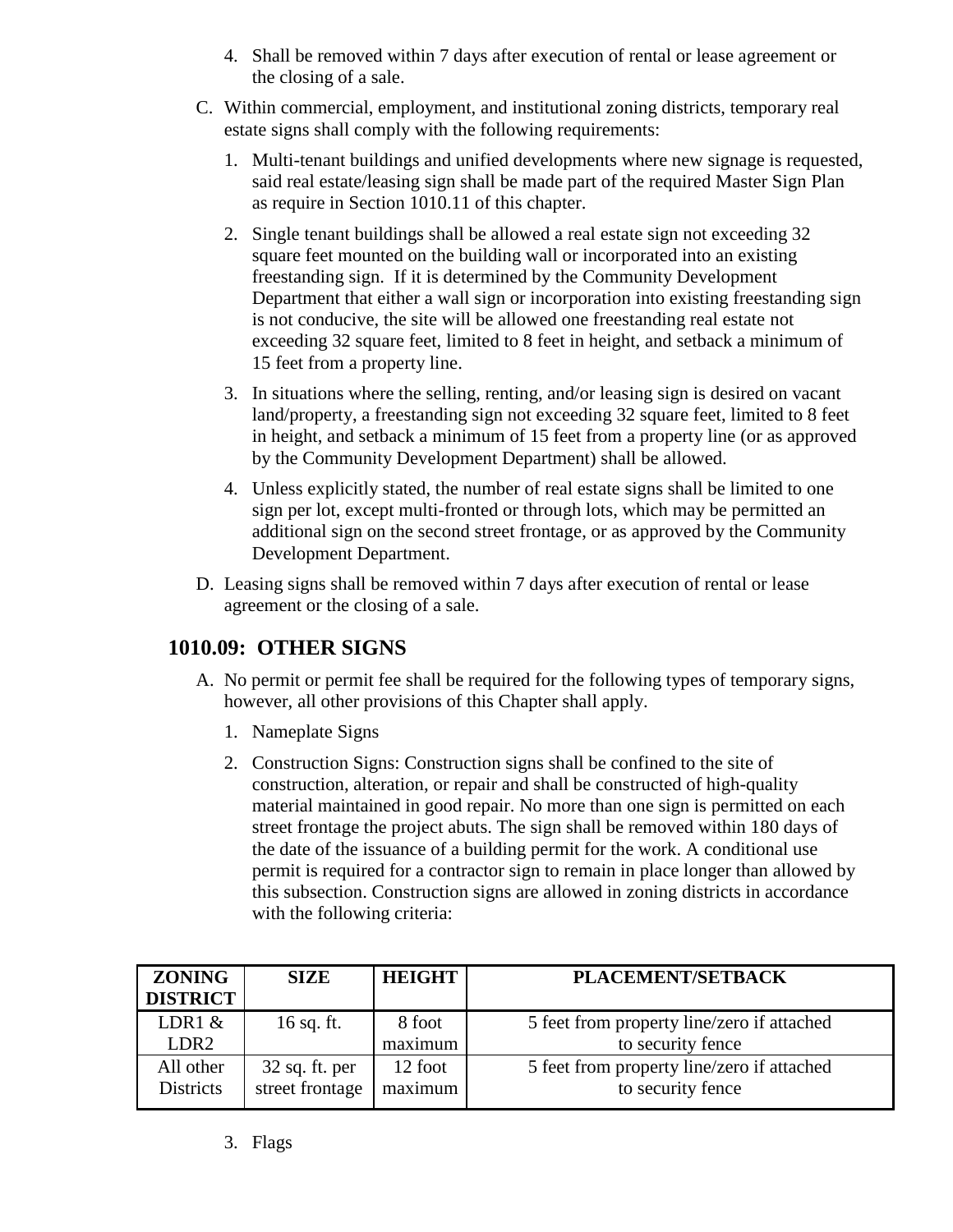- 4. Garage/Yard Sale Signs: The sign shall only be displayed during the term of the sale and must be removed when the sale is completed.
- 5. Holiday signs may be displayed over a period not to exceed a total of 60 days per calendar year. The aggregate total area of such signs shall not exceed 50 square feet.
- 6. Political signs to the extent that the following criteria are met:
	- a. In years when a state general election is held, political signs may be posted 46 days before the primary election (Ord. 1500, 5-10-2016) until 10 days following the state general election. Any such signs must be removed by those responsible for their being posted.
	- b. In years when no state general election is held, if there is a primary for any office, political signs for all offices may be posted no more than 21days before the primary election. When there is no primary for any office, such signs may be posted not more than 21 days before the general election. All such signs must be removed by those responsible for their being posted within five days following the general election. Said political signs shall not exceed 12 square feet gross area.
	- c. Political signs shall be set back at least 15 feet from the outside edge of any street or back of curb of all City and county streets.
	- d. Political signs shall not be placed so as to cause a hazard to public safety.
	- e. Political signs shall not be placed on any property without permission of the property owner.
	- f. Political signs shall not be located on any city owned property.
	- g. Signs in violation of the above provisions may be removed by city staff and stored for two weeks. After two weeks, unclaimed signs will be disposed of by the city.
- 7. Real estate signs to the extent that the following criteria are met:
	- a. Low Density Residential 1 and 2 (LDR1 and LDR2) Property: For the purpose of selling, renting or leasing any LDR1and LDR2 property, a real estate sign not in excess of ten square feet in gross surface area in single and two-family districts may be placed within the front yard or in the public street right of way beyond the front yard. No part of the sign shall be closer than 6 feet from the curb. If there is a sidewalk, no part of the sign shall be closer than two feet from the edge of the sidewalk.
- 8. Security System Signs: Signs identifying the presence of a security or alarm system are allowed not to exceed two square feet.
- 9. Window Signs: Signs affixed to or painted on windows or placed within 36 inches of a window to be viewed from the exterior of the building shall not occupy more than 25% of the total window area, nor shall they be placed in a location that would block the view into the building from a public street of the clerk's or cashier's area. Under no circumstances shall the total area of window signage exceed ½ the allowable area of wall signage for the affected building.
- 10. Signs that are affixed to City-owned light poles or standards that contain information advertising the City itself or City events, provided the signs are located in non-residential areas, have been approved by the City Council and City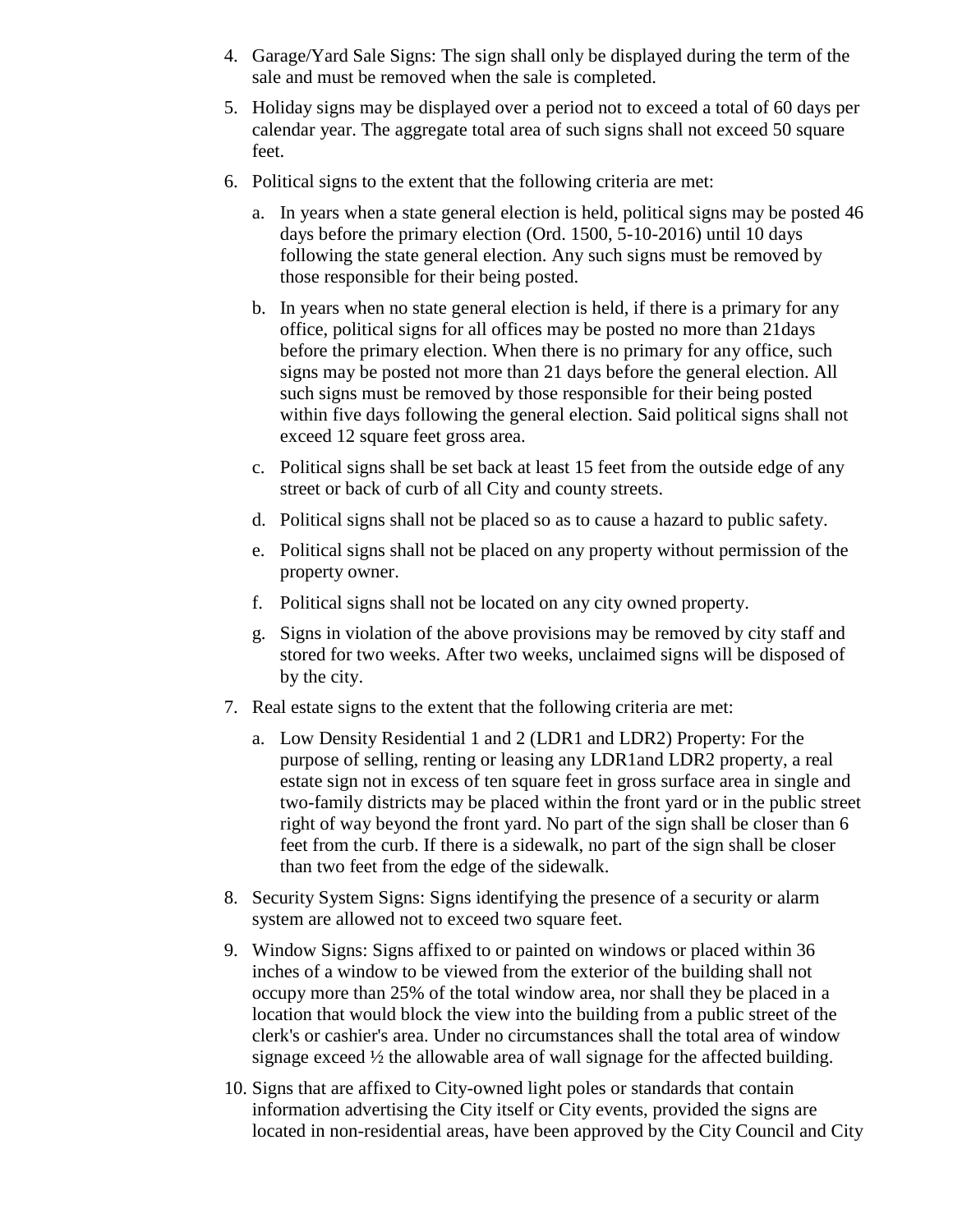## **1010.10: DYNAMIC DISPLAYS**

- A. Dynamic Display: Any sign using a dynamic display, in whole or in part, must meet the following operational standards:
	- 1. Duration: In all districts, the full sign image or any portion thereof must have a minimum duration of 25 seconds and must be a static display. No portion of the image may flash, scroll, twirl, change color, or in any manner imitate movement.
	- 2. Transition: In all districts where the full sign image or any portion thereof changes, the change sequence must be accomplished by means of instantaneous repixalization. Fading, dissolving, scrolling, traveling, or any transition that creates the illusion of movement is prohibited.
	- 3. Brightness: The dynamic display sign must not exceed a maximum illumination of 5,000 nits (candelas per square meter) during daylight hours and a maximum illumination of 500 nits (candelas per square meter) between dusk to dawn as measured from the sign's face at maximum brightness.
	- 4. Dimmer Control: Electronic graphic display signs must have an automatic dimmer control to produce a distinct illumination change from a higher illumination level to a lower level for the time period between one half-hour before sunset and one half-hour after sunrise.
	- 5. Fluctuating or Flashing Illumination: No portion of any dynamic display sign may fluctuate in light intensity or use intermittent, strobe or moving light or light that changes in intensity in sudden transitory bursts, streams zooms, twinkles, sparkles, or in any manner that creates the illusion of movement.
	- 6. Video Display: No portion of any dynamic display sign may change its message or background in a manner or by a method of display characterized by motion or pictorial imager, or depict action or a special effect to imitate movement, or the presentation of pictorials or graphics displayed in a progression of frames that give the illusion of motion or the illusion of moving objects, moving patterns, or bands of light or expanding or contracting shapes.
	- 7. Time and Temperature: A display of time, date, and temperature must remain for at least 60 seconds before changing to a different display. However, individually, the time, date, or temperature information may change no more often than once every 10 seconds.

#### **1010.11: MASTER SIGN PLANS**

- A. Purpose: The purpose of a Master Sign Plan is to establish a fair and equitable process for complex signage situations that accommodate the need for a wellmaintained, safe, and attractive community, and the need for effective communications including business identification.
- B. Effect of Master Sign Plan: Upon approval of a Master Sign Plan, all future signs shall conform to the Master Sign Plan. Modifications to the provisions of the Master Sign Plan may be granted only with the approval of an amended Master Sign Plan.
- C. Required: A Master Sign Plan is required for:
	- 1. Building complexes
	- 2. Multi-tenant structures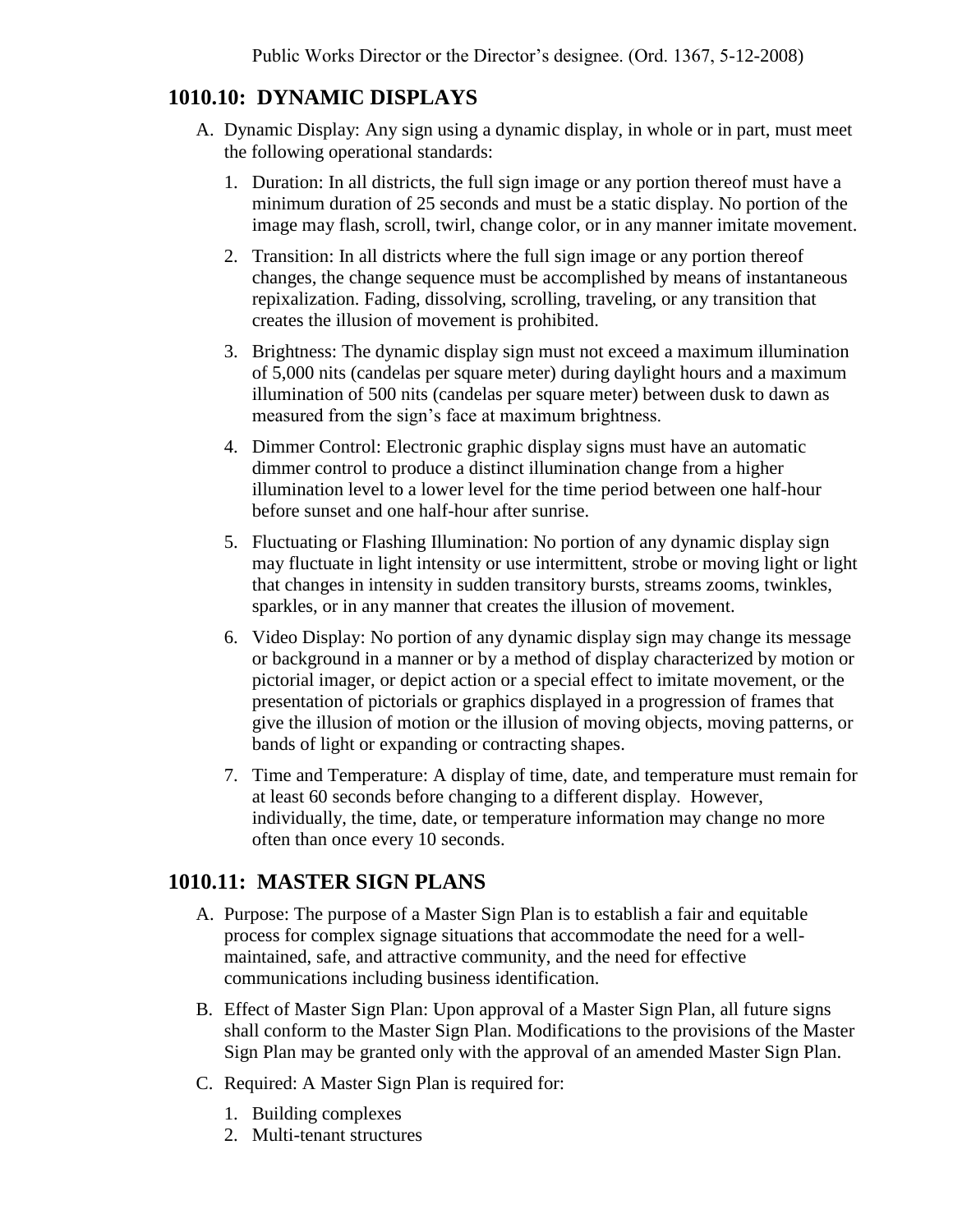- 3. Covered mall buildings, shopping centers, or strip malls
- 4. Planned unit developments
- 5. Area identification signs
- 6. Churches/places of worship/institutions/schools
- 7. Unified Development
- D. Guideline: Where applicable the underlying signage requirements of Section 1010.05 shall be used as the minimum base standard for signage in the proposed Master Sign Plan.
- E. Criteria: To assist property owners and their tenants with signage needs, the City has established the following criteria that shall be used in developing, reviewing, and approving each Master Sign Plan.
	- 1. Location: No freestanding sign shall be located closer than five feet to a property line, roadway easement, or other public easement. No freestanding sign shall be erected that, by reason of position, shape, or color, would interfere in any way with the proper functioning or purpose of a traffic sign or signal. No freestanding sign shall be located within the Traffic Visibility Triangle. No freestanding sign shall impede/impair traffic.
	- 2. Quality: All signage shall improve the aesthetics or functional use of the site. All freestanding signs shall include materials that complement the architectural design/existing building materials, including but not limited to face brick, natural or cut stone, integrally colored concrete masonry units/rock faced block, glass, pre-finished metal stucco or similar cementation coating, and/or factory finished metal panels. Landscaping may be integrated into any freestanding sign.
	- 3. Type: All types of signs are permitted except those prohibited by Section 1010.03C of this Chapter.
	- 4. Size: The size of all signage (building wall and free standing) shall be limited to 2 times the maximum allowed under Section 1010.05 of this Chapter
	- 5. Height: The height of any free standing sign shall be limited to 40 feet.
	- 6. Number: The number of freestanding signs shall be reasonably related to the number of access points to public streets and/or the number of tenants within the multi-tenant structure.
- F. Master Sign Plan Process: The following has been established by the City of Roseville for reviewing and approving Master Sign Plans:
	- 1. Application Requirements: The property owner, his/her agent/manager, a design, architectural, or consulting firm, or a sign company, acting on behalf thereof, shall submit a completed Master Sign Plan Application to the Community Development Department. A completed application includes completion of the application form, submittal of all applicable proposed plans and specifications, and the submittal of the required fee as set-forth in Chapter 314 of this Code.
	- 2. Submittal Review: Upon submittal of a Master Sign Plan application, the Community Development Department will review the information provided for completeness and determine whether modifications and/or clarification is necessary. Once an application has been determined complete, the Community Development Department will set the administrative hearing before the Master Sign Plan Committee (MSPC).
	- 3. Establishment of Administrative Hearing and Notice: The Community